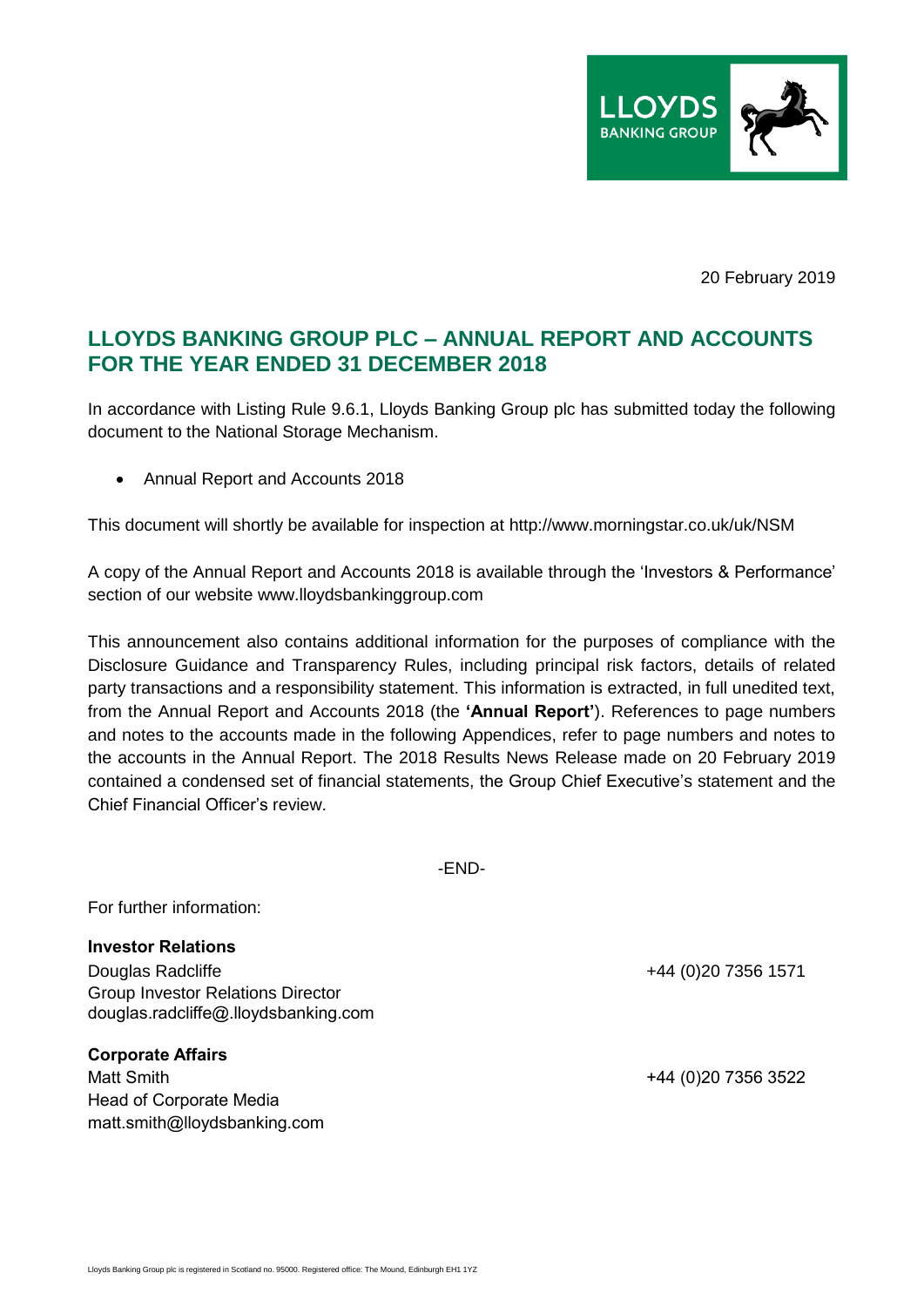# **FORWARD LOOKING STATEMENTS**

This Annual Report contains certain forward looking statements with respect to the business, strategy, plans and/or results of Lloyds Banking Group and its current goals and expectations relating to its future financial condition and performance. Statements that are not historical facts, including statements about Lloyds Banking Group's or its directors' and/or management's beliefs and expectations, are forward looking statements. Words such as 'believes', 'anticipates', 'estimates', 'expects', 'intends', 'aims', 'potential', 'will', 'would', 'could', 'considered', 'likely', 'estimate' and variations of these words and similar future or conditional expressions are intended to identify forward looking statements but are not the exclusive means of identifying such statements. By their nature, forward looking statements involve risk and uncertainty because they relate to events and depend upon circumstances that will or may occur in the future.

Examples of such forward looking statements include, but are not limited to: projections or expectations of the Group's future financial position including profit attributable to shareholders, provisions, economic profit, dividends, capital structure, portfolios, net interest margin, capital ratios, liquidity, risk-weighted assets (RWAs), expenditures or any other financial items or ratios; litigation, regulatory and governmental investigations; the Group's future financial performance; the level and extent of future impairments and write-downs; statements of plans, objectives or goals of Lloyds Banking Group or its management including in respect of statements about the future business and economic environments in the UK and elsewhere including, but not limited to, future trends in interest rates, foreign exchange rates, credit and equity market levels and demographic developments; statements about competition, regulation, disposals and consolidation or technological developments in the financial services industry; and statements of assumptions underlying such statements.

Factors that could cause actual business, strategy, plans and/or results (including but not limited to the payment of dividends) to differ materially from forward looking statements made by the Group or on its behalf include, but are not limited to: general economic and business conditions in the UK and internationally; market related trends and developments; fluctuations in interest rates, inflation, exchange rates, stock markets and currencies; the ability to access sufficient sources of capital, liquidity and funding when required; changes to the Group's credit ratings; the ability to derive cost savings and other benefits including, but without limitation as a result of any acquisitions, disposals and other strategic transactions; the ability to achieve strategic objectives; changing customer behaviour including consumer spending, saving and borrowing habits; changes to borrower or counterparty credit quality; concentration of financial exposure; management and monitoring of conduct risk; instability in the global financial markets, including Eurozone instability, instability as a result of uncertainty surrounding the exit by the UK from the European Union (EU) and as a result of such exit and the potential for other countries to exit the EU or the Eurozone and the impact of any sovereign credit rating downgrade or other sovereign financial issues; technological changes and risks to the security of IT and operational infrastructure, systems, data and information resulting from increased threat of cyber and other attacks; natural, pandemic and other disasters, adverse weather and similar contingencies outside the Group's control; inadequate or failed internal or external processes or systems; acts of war, other acts of hostility, terrorist acts and responses to those acts, geopolitical, pandemic or other such events; risks related to climate change; changes in laws, regulations, practices and accounting standards or taxation, including as a result of the exit by the UK from the EU, or a further possible referendum on Scottish independence; changes to regulatory capital or liquidity requirements and similar contingencies outside the Group's control; the policies, decisions and actions of governmental or regulatory authorities or courts in the UK, the EU, the US or elsewhere including the implementation and interpretation of key legislation and regulation together with any resulting impact on the future structure of the Group; the transition from IBORs to alternative reference rates; the ability to attract and retain senior management and other employees and meet its diversity objectives; actions or omissions by the Group's directors, management or employees including industrial action; changes to the Group's post-retirement defined benefit scheme obligations; the extent of any future impairment charges or write-downs caused by, but not limited to, depressed asset valuations, market disruptions and illiquid markets; the value and effectiveness of any credit protection purchased by the Group; the inability to hedge certain risks economically; the adequacy of loss reserves; the actions of competitors, including non-bank financial services, lending companies and digital innovators and disruptive technologies; and exposure to regulatory or competition scrutiny, legal, regulatory or competition proceedings, investigations or complaints. Please refer to the latest Annual Report on Form 20-F filed with the US Securities and Exchange Commission for a discussion of certain factors and risks together with examples of forward looking statements.

Lloyds Banking Group may also make or disclose written and/or oral forward looking statements in reports filed with or furnished to the US Securities and Exchange Commission, Lloyds Banking Group annual reviews, half-year announcements, proxy statements, offering circulars, prospectuses, press releases and other written materials and in oral statements made by the directors, officers or employees of Lloyds Banking Group to third parties, including financial analysts. Except as required by any applicable law or regulation, the forward looking statements contained in this Annual Report are made as of the date hereof, and Lloyds Banking Group expressly disclaims any obligation or undertaking to release publicly any updates or revisions to any forward looking statements contained in this Annual Report to reflect any change in Lloyds Banking Group's expectations with regard thereto or any change in events, conditions or circumstances on which any such statement is based.

The information, statements and opinions contained in this Annual Report do not constitute a public offer under any applicable law or an offer to sell any securities or financial instruments or any advice or recommendation with respect to such securities or financial instruments.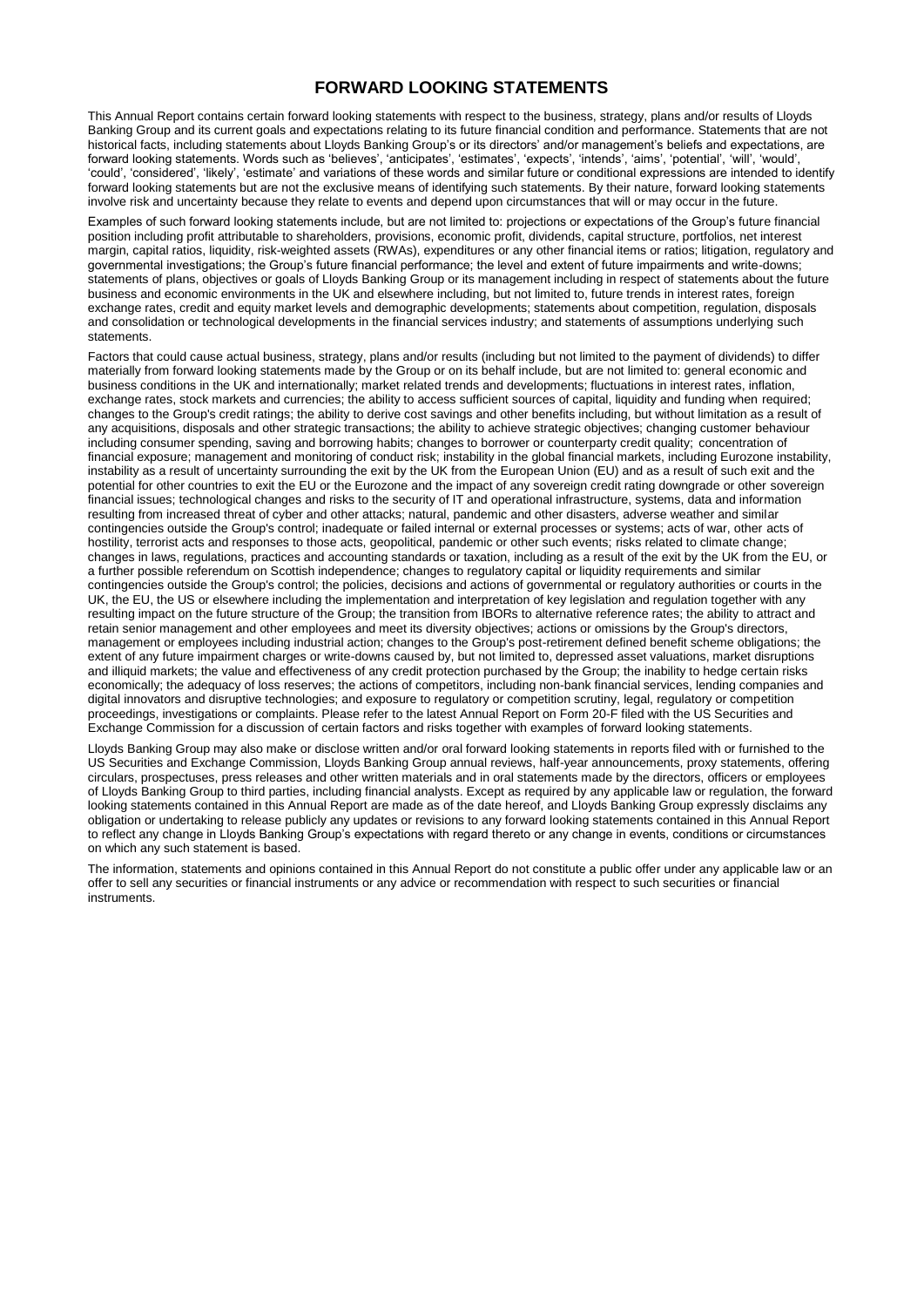# **Appendix 1 – Principal risks and uncertainties**

The principal risks and uncertainties relating to Lloyds Banking Group plc are set out on pages 32-35 of the Annual Report. The following is extracted in full and unedited form from the Annual Report.

The most significant risks which could impact the delivery of our long-term strategic objectives and our approach to each risk are detailed below.

There remains continued uncertainty around both the UK and global political and macroeconomic environment. The potential impacts of external factors have been considered in all principal risks to ensure any material uncertainties continue to be monitored and are appropriately mitigated.

As part of the Group's ongoing assessment of the potential implications of the UK leaving the European Union, the Group continues to consider the impact to its customers, colleagues and products – as well as legal, regulatory, tax, financial and capital implications.

Principal risks and uncertainties are reviewed and reported regularly. As part of a review of the Group's risk categories, the secondary risk categories of Change, Data management and Operational resilience have been elevated to primary risk categories, and Strategic risk has been included as a new primary risk category, in the Group's Risk Management Framework. These changes will be embedded during 2019 and reflected within the Group's principal risks.

Full analysis of risk categories page 114

# **Credit**

The risk that parties with whom we have contracted, fail to meet their financial obligations (both on and off balance sheet).

# Example

Observed or anticipated changes in the economic environment could impact profitability due to an increase in delinquency, defaults, write-downs and/or expected credit losses

Key mitigating actions

- Credit policy, incorporating prudent lending criteria, aligned with Board-approved risk appetite, to effectively manage risk
- Robust risk assessment and credit sanctioning to ensure we lend appropriately and responsibly
- Extensive and thorough credit processes and controls to ensure effective risk identification, management and oversight During the year we strengthened affordability buffers and improved controls to restrict lending to consumers with higher risk of over-indebtedness
- Effective, well-established governance process supported by independent credit risk oversight and assurance
- Early identification of signs of stress leading to prompt engagement with the customer

Key risk indicators £937m Impairment charge 2017: £795m

£9,215m Stage  $3$  assets<sup>1</sup> 1 Jan 2018: £9,055m

Alignment to strategic priorities and future focus Maximising the Group's capabilities

- We seek to support sustainable growth in our targeted segments. We have a conservative and well-balanced credit portfolio, managed through the economic cycle and supported by strong credit portfolio management.
- We are committed to better addressing our customers' banking needs through consistent, fair and responsible credit risk decisions, aligned to customers' circumstances, whilst staying within prudent risk appetite.
- Impairments remain below long-term levels and are expected to increase as the level of write-backs and releases reduces and impairments normalise.

1 Underlying total gross lending.

Read more pages 115 to 135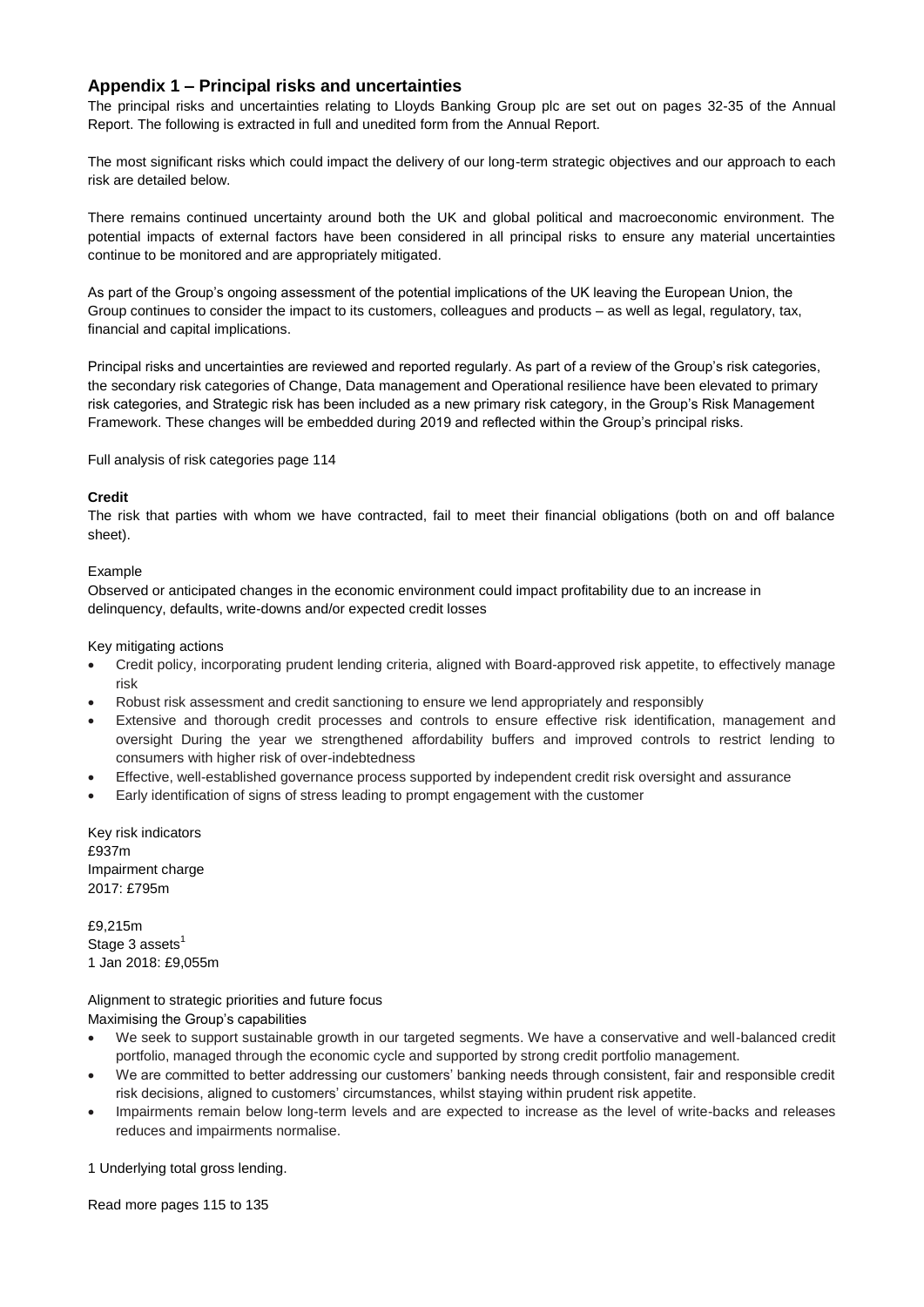# **Regulatory and legal**

The risk that the Group is exposed to financial loss, fines, censure, or legal or enforcement action; or to civil or criminal proceedings in the courts (or equivalent) and/or the Group is unable to enforce its rights due to failing to comply with applicable laws (including codes of practice which could have legal implications), regulations, codes of conduct or legal obligations, or a failure to adequately manage actual or threatened litigation, including criminal proceedings.

#### Example

Failure to deliver key regulatory changes or to comply with ongoing requirements

Key mitigating actions

- Implementation of compliance and legal risk management policies and procedures to ensure appropriate controls and processes are in place to comply with legislation, rules and regulation
- Embedding Group-wide processes to monitor ongoing compliance with new legislation, rules and regulation
- Continued investment in people, processes, training and IT to help meet our legal and regulatory commitments
- Ongoing engagement with regulatory authorities and industry bodies on forthcoming regulatory changes, market reviews and investigations, ensuring programmes are established to deliver new regulation and legislation
- Ongoing horizon scanning to identify changes in regulatory and legal requirements

Key risk indicators £993m Mandatory, legal and regulatory investment spend 2017: £886m

Alignment to strategic priorities and future focus Delivering a leading customer experience

- We are committed to operating sustainably and responsibly, and commit significant resource and expense to ensure we meet our legal and regulatory obligations.
- We respond as appropriate to impending legislation, regulation and associated consultations and participate in industry bodies. We continue to be proactive in responding to significant ongoing and new legislation, regulation and court proceedings.

Read more page 135

# **Conduct**

The risk of customer detriment due to poor design, distribution and execution of products and services or other activities which could undermine the integrity of the market or distort competition leading to unfair customer outcomes, regulatory censure and financial and reputational loss.

Example

The most significant conduct cost in recent years has been PPI mis-selling

Key mitigating actions

- Conduct policies and procedures are in place to ensure appropriate controls and processes that deliver fair customer outcomes
- Conduct risk appetite metrics provide a granular view of how our products and services are performing for customers through the customer lifecycle
- Product approval, continuous product review processes and customer outcome testing in place (across products and services)
- Learning from past mistakes through root cause analysis
- Clear customer accountabilities for colleagues, with rewards driven by customer-centric metrics
- Further enhancements and embedding of our framework to support all customers, including those in vulnerable circumstances

Key risk indicators 92.5% Conduct risk appetite metric performance-Group 2017: 92.3%

Alignment to strategic priorities and future focus Delivering a leading customer experience

 As we transform our business, minimising conduct risk is critical to achieving our strategic goals and meeting regulatory standards.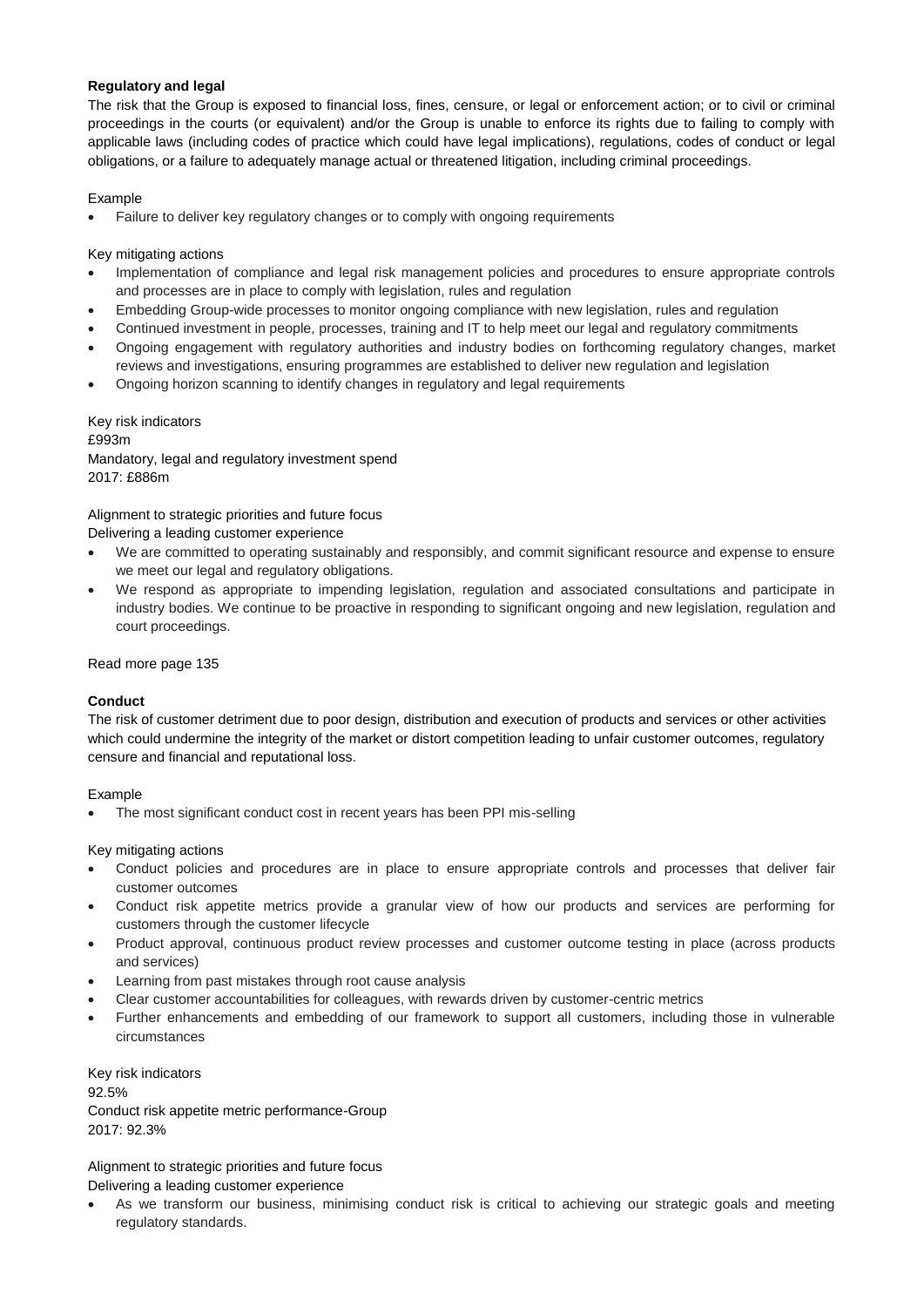We have senior committees that ensure our focus on embedding a customer-centric culture and delivering fair outcomes across the Group. Further enhancements to our conduct risk framework continue to support this through robust and effective management of conduct risk. Together these support our vision of being the best bank for customers, enabling the delivery of a leading customer experience through effective root cause analysis and learning from customer feedback.

Read more page 136

# **Operational**

We face significant operational risks which may disrupt services to customers, cause reputational damage, and result in financial loss. These include the availability, resilience and security of our core IT systems, unlawful or inappropriate use of customer data, theft of sensitive data, fraud and financial crime threats, and the potential for failings in our customer processes.

# Example

 The dynamic threat posed by cyber risk to the confidentiality and integrity of electronic data or the availability of systems

Key mitigating actions

- Investing in enhanced cyber controls to protect against external threats to the confidentiality or integrity of electronic data, or the availability of systems, and to ensure effective third-party assurance
- Enhancing the resilience of systems that support critical business processes with independent verification of progress on an annual basis
- Significant investment in compliance with General Data Protection Regulation and Basel Committee on Banking Supervision standards
- Working with industry bodies and law enforcement agencies to identify and combat fraud and money laundering

Key risk indicators 99.97% Availability of core systems 2017: 99.98%

# Alignment to strategic priorities and future focus

# Delivering a leading customer experience

- We recognise that resilient and secure technology, and appropriate use of data, is critical to delivering a leading customer experience and maintaining trust across the wider industry.
- The availability and resilience of IT systems remains a key strategic priority and the Cyber programme continues to focus on enhancing cyber security controls. Internal programmes ensure that data is used correctly, and the control environment is regularly assessed through both internal and third-party testing.

# Read more pages 136 to 138

#### **People**

Key people risks include the risk that we fail to maintain organisational skills, capability, resilience and capacity levels in response to organisational, political and external market change and evolving business needs.

# Example

Inability to attract or retain colleagues with key skills could impact the achievement of business objectives

# Key mitigating actions

- Focused action to attract, retain and develop high calibre people. Delivering initiatives to reinforce behaviours which generate the best outcomes for customers and colleagues
- Managing organisational capability and capacity to ensure there are the right skills and resources to meet our customers' needs
- Effective remuneration arrangements to promote appropriate colleague behaviours and meet regulatory expectations
- During 2018 we enhanced our colleague wellbeing strategies to ensure support is in place to meet colleague needs, and to help achieve the skills and capability growth required to build a workforce for the 'Bank of the Future'

Key risk indicators 79% Values and behaviours index<sup>1</sup> 2017: 80%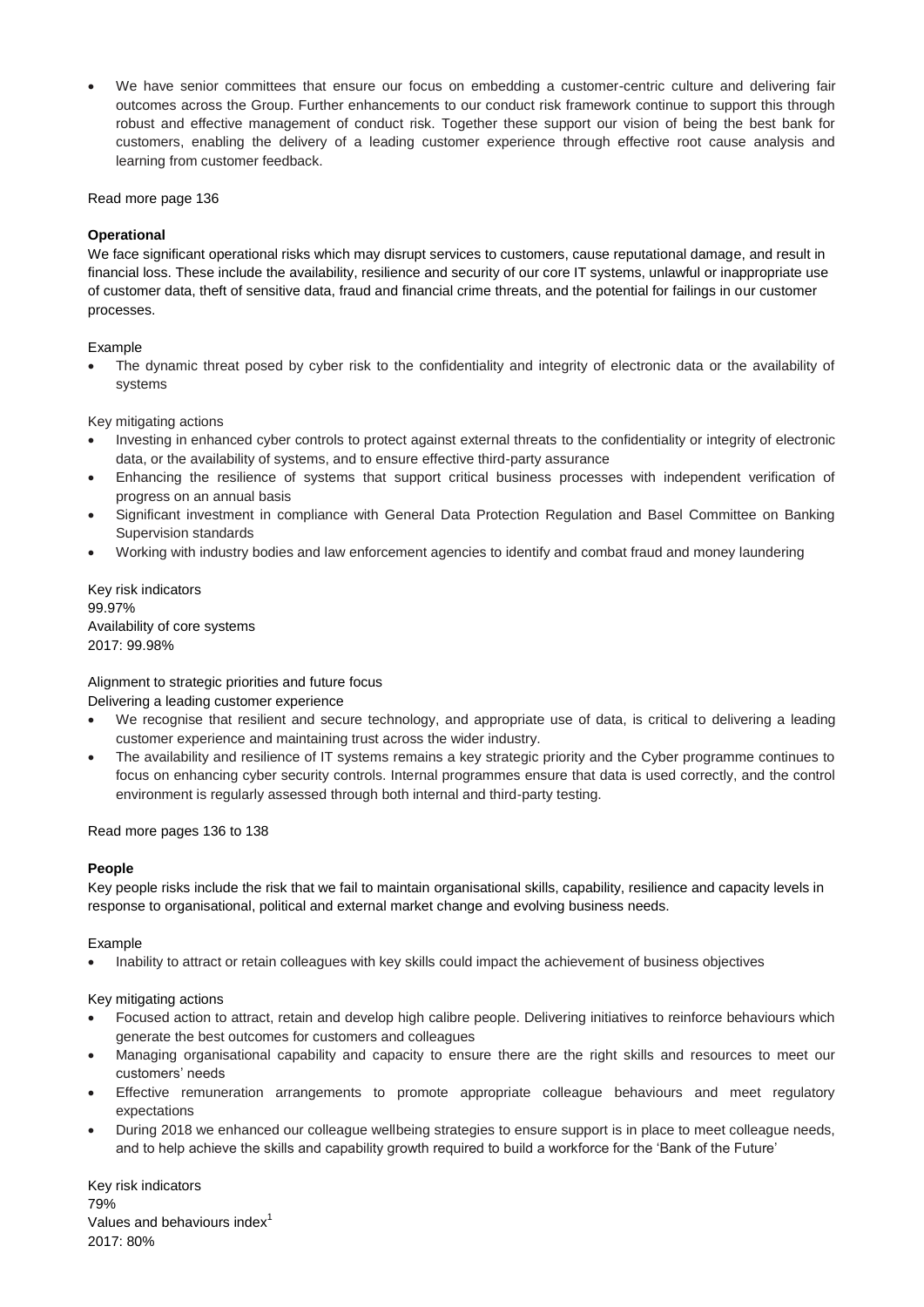Alignment to strategic priorities and future focus Transforming ways of working

 Regulatory requirements relating to personal accountability and remuneration rules could affect the Group's ability to attract and retain the calibre of colleagues required to meet changing customer needs. We recognise the challenges in delivering the Group's strategic priorities and we will continue to invest in the development of colleague capabilities and agile working practices. This investment will deliver a leading customer experience and allow the Group to respond quickly to customers' rapidly changing decision-making in a digital era.

1 Formerly known as Best bank for customers index.

Read more page 138

#### **Insurance underwriting**

Key insurance underwriting risks within the Insurance business are longevity, persistency and property insurance. Longevity risk is expected to increase as our presence in the bulk annuity market increases.

Example

 Uncertain property insurance claims impact Insurance earnings and capital, e.g. extreme weather conditions, such as flooding, can result in high property damage claims.

Key mitigating actions

- Strategic decisions made consider the maintenance of the current well-diversified portfolio of insurance risks.
- Processes for underwriting, claims management, pricing and product design seek to control exposure. Experts in demographic risk (for example longevity) support the propositions.
- Reinsurance and other risk transfer arrangements are actively reviewed for their efficacy, including monitoring the strength of third-parties with whom the risk is shared.

Key risk indicators £14,384m Insurance (Life and Pensions present value of new business premiums) 2017: £9,951m

£690m General Insurance underwritten total gross written premiums 2017: £733m

Alignment to strategic priorities and future focus Delivering a leading customer experience

- We are committed to meeting the changing needs of customers by working to provide a range of insurance products via multiple channels. The focus is on delivering a leading customer experience by helping customers protect themselves today whilst preparing for a secure financial future.
- Strategic growth initiatives within Insurance are developed and managed in line with a defined risk appetite, aligned to the Group risk appetite and strategy.

Read more pages 138 to 139

#### **Capital**

The risk that we have a sub-optimal quantity or quality of capital or that capital is inefficiently deployed across the Group.

Example

 A worsening macroeconomic environment could lead to adverse financial performance, which could deplete capital resources and/ or increase capital requirements due to a deterioration in customers' creditworthiness.

# Key mitigating actions

- A comprehensive capital management framework that includes setting of capital risk appetite and dividend policy.
- Close monitoring of capital and leverage ratios to ensure we meet regulatory requirements and risk appetite.
- Comprehensive stress testing analyses to evidence capital adequacy.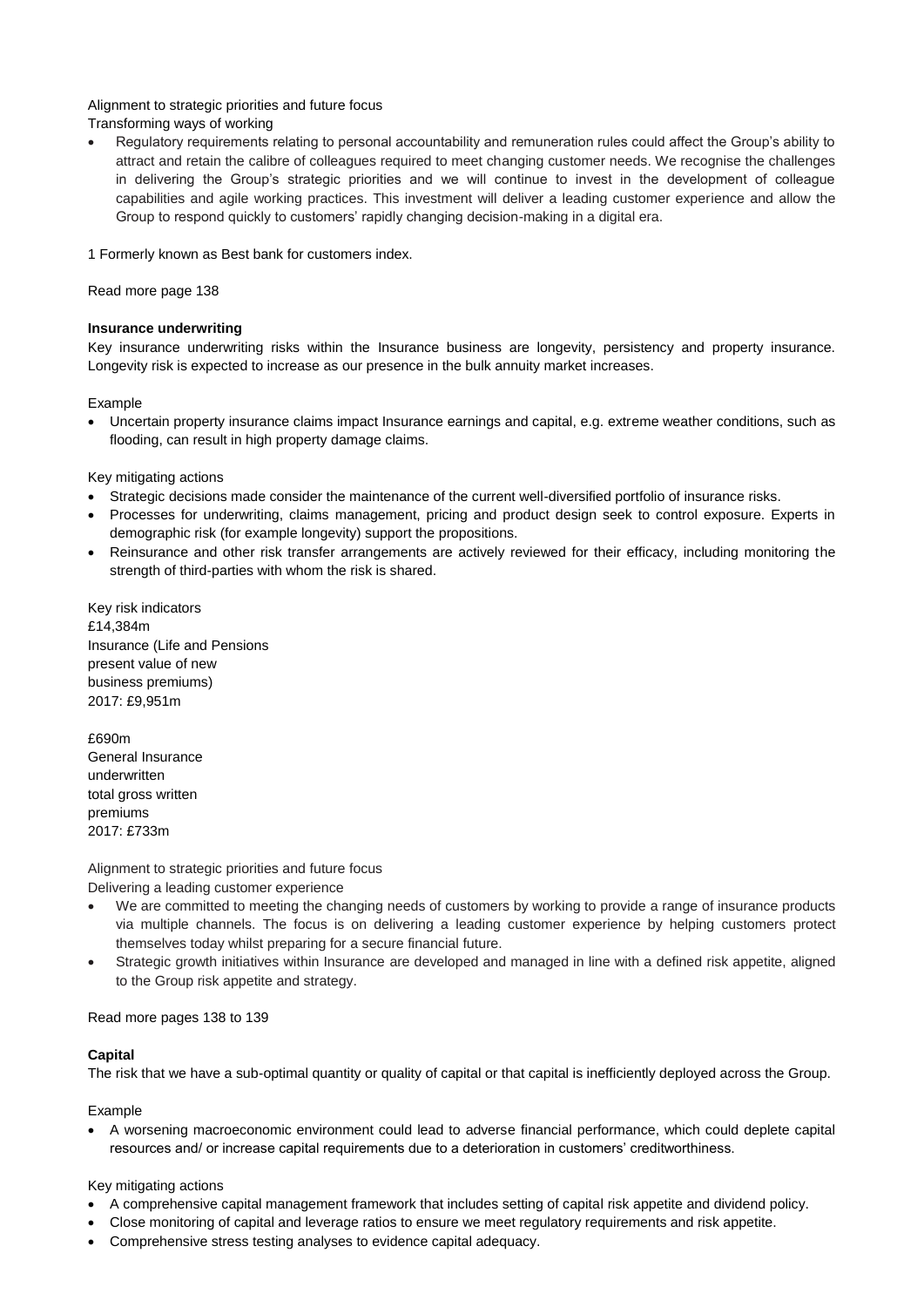Key risk indicators 13.9% Common equity tier 1 ratio $1,2$ 2017: 13.9%

5.6% UK leverage ratio1 2017: 5.4%

Alignment to strategic priorities and future focus Maximising the Group's capabilities

 Ensuring we hold an appropriate level of capital to maintain financial resilience and market confidence underpins our strategic objectives of supporting the UK economy, and growth in targeted segments through the cycle.

1 Pro forma.

2 CET1 ratio after ordinary dividends and share buyback.

Read more pages 139 to 147

#### **Funding and liquidity**

Funding risk is the risk that we do not have sufficiently stable and diverse sources of funding. Liquidity risk is the risk that we have insufficient financial resources to meet our commitments as they fall due.

#### Example

 A deterioration in either the Group's or the UK's credit rating, or a sudden and significant withdrawal of customer deposits, would adversely impact our funding and liquidity position.

Key mitigating actions

- Holding liquid assets to cover potential cash and collateral outflows and to meet regulatory requirements. In addition, maintaining a further pool of assets that can be used to access central bank liquidity facilities.
- Undertaking daily monitoring against a number of market and Group-specific early warning indicators.
- Maintaining a contingency funding plan detailing actions and strategies available in stressed conditions.

Key risk indicators £129bn LCR eligible assets 2017: £121bn

107% Loan to deposit ratio 1 Jan 2018: 107%

Alignment to strategic priorities and future focus

Maximising the Group's capabilities

- We maintain a strong funding position in line with our low risk strategy, and the loan to deposit ratio remains within our target range.
- Our funding position allows the Group to grow targeted business segments, and better address our customers' needs.

Read more pages 147 to 152

#### **Governance**

Against a background of increased regulatory focus on governance and risk management, the most significant challenges arise from ensuring that the Group continues to demonstrate compliance with the requirements to ring-fence core UK financial services and activities, the potential impact of EU exit and further requirements under the Senior Manager & Certification Regime (SM&CR).

Examples

- Inadequate or complex governance arrangements to address ring-fencing requirements and the potential impact of EU exit could result in a weaker control environment, delays in decision making and lack of clear accountability.
- Non-compliance with, or breaches of SM&CR requirements could result in lack of clear accountability, and legal and regulatory consequences.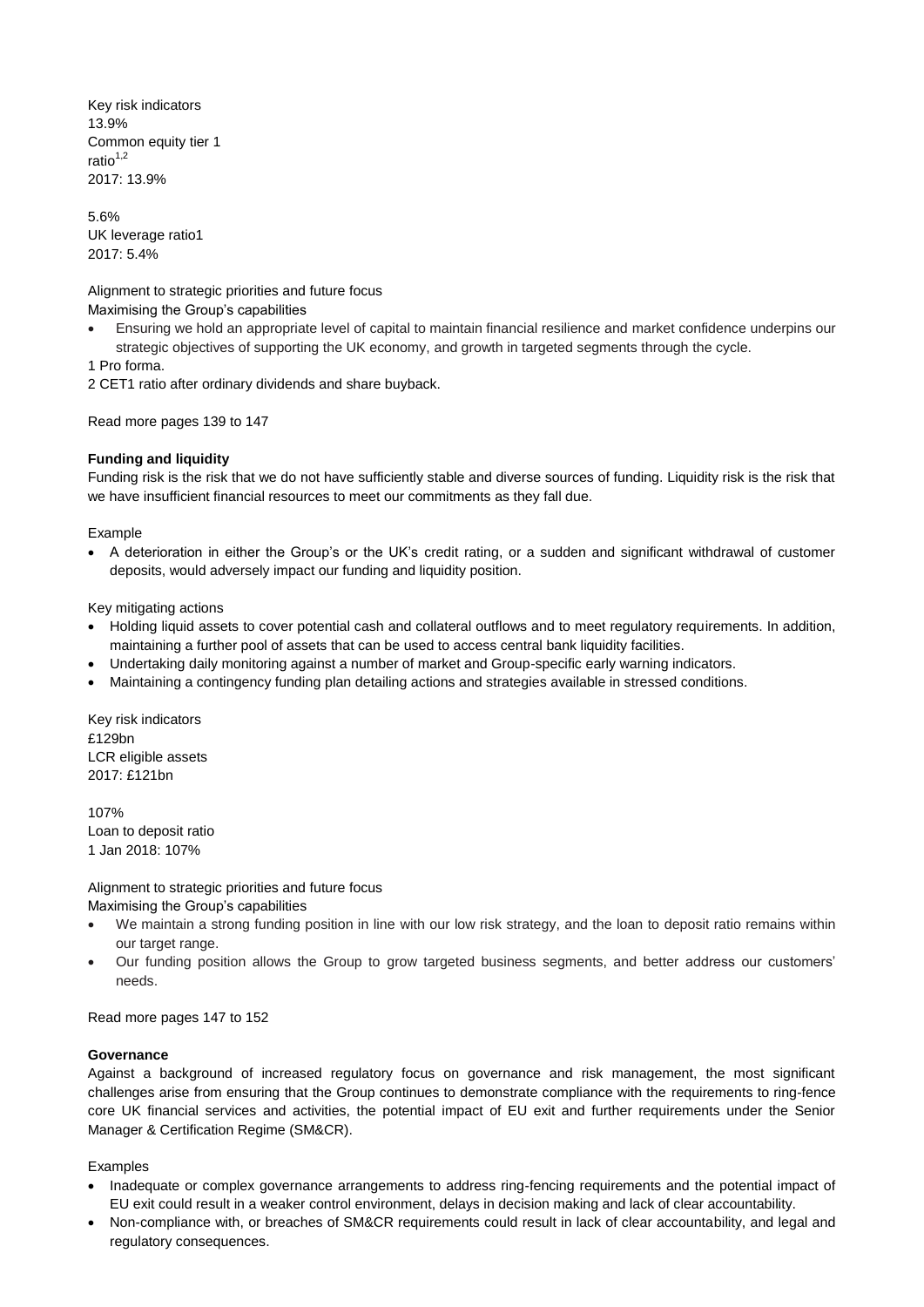Key mitigating actions

- To meet ring-fencing requirements, core UK financial services and activities have been ring-fenced from other activities of the Group and an appropriate control environment and governance structures are in place to ensure compliance.
- A dedicated change programme is in place and addressing the additional SM&CR requirements which will come into force during 2019.
- A dedicated programme is in place to assess and address the potential impacts of EU exit on the Group's operations in Europe. The Group is in close and regular contact with regulators to develop and deploy our planned operating and legal structure to mitigate the potential impacts of EU exit.
- Evolving risk and governance arrangements to ensure they continue to be appropriate to comply with regulatory objectives.

Key risk indicators N/A

# Alignment to strategic priorities and future focus

Delivering a leading customer experience

- Ring-fencing ensures that we are safer and continue to deliver a leading customer experience by providing further protection to core retail and SME deposits, increasing transparency of our operations and facilitating the options available in resolution.
- Our governance framework and strong culture of ownership and accountability enabled effective, on time, compliance with the SM&CR requirements and enable us to demonstrate clear accountability for decisions.

Read more page 153

#### **Market**

The risk that our capital or earnings profile is affected by adverse market rates, in particular interest rates and credit spreads in the banking business, equity and credit spreads in the Insurance business, and credit spreads in the Group's defined benefit pension schemes.

Examples

- Earnings are impacted by our ability to forecast and model customer behaviour accurately and establish appropriate hedging strategies.
- The Insurance business is exposed indirectly to equity risk through the value of future management charges on policyholder funds. Credit spread risk within the Insurance business primarily arises from bonds and loans used to back annuities.
- Narrowing credit spreads will increase the cost of pension scheme benefits.

Key mitigating actions

- Structural hedge programmes implemented to manage liability margins and margin compression.
- Equity and credit spread risks are closely monitored and, where appropriate, asset and liability matching is undertaken.
- The Group's defined benefit pension schemes continue to monitor their credit allocation as well as the hedges in place against nominal rate and inflation movements.

Key risk indicators £1,146m IAS 19 Pension surplus 2017: £509m

Alignment to strategic priorities and future focus Maximising the Group's capabilities

- We actively manage our exposure to movements in market rates, to drive lower volatility earnings and offer a comprehensive customer proposition with hedging strategies to support strategic aims. Mitigating actions are implemented to reduce the impact of market movements, resulting in a more stable capital position.
- Effective interest rate and inflation hedging has kept volatility in the Group's defined benefit pension schemes low. This combined with improved market conditions has helped keep the schemes in IAS 19 surplus in 2018. This allows us to more efficiently utilise available capital resources to better enable the Group to maximise its capabilities.

Read more pages 154 to 159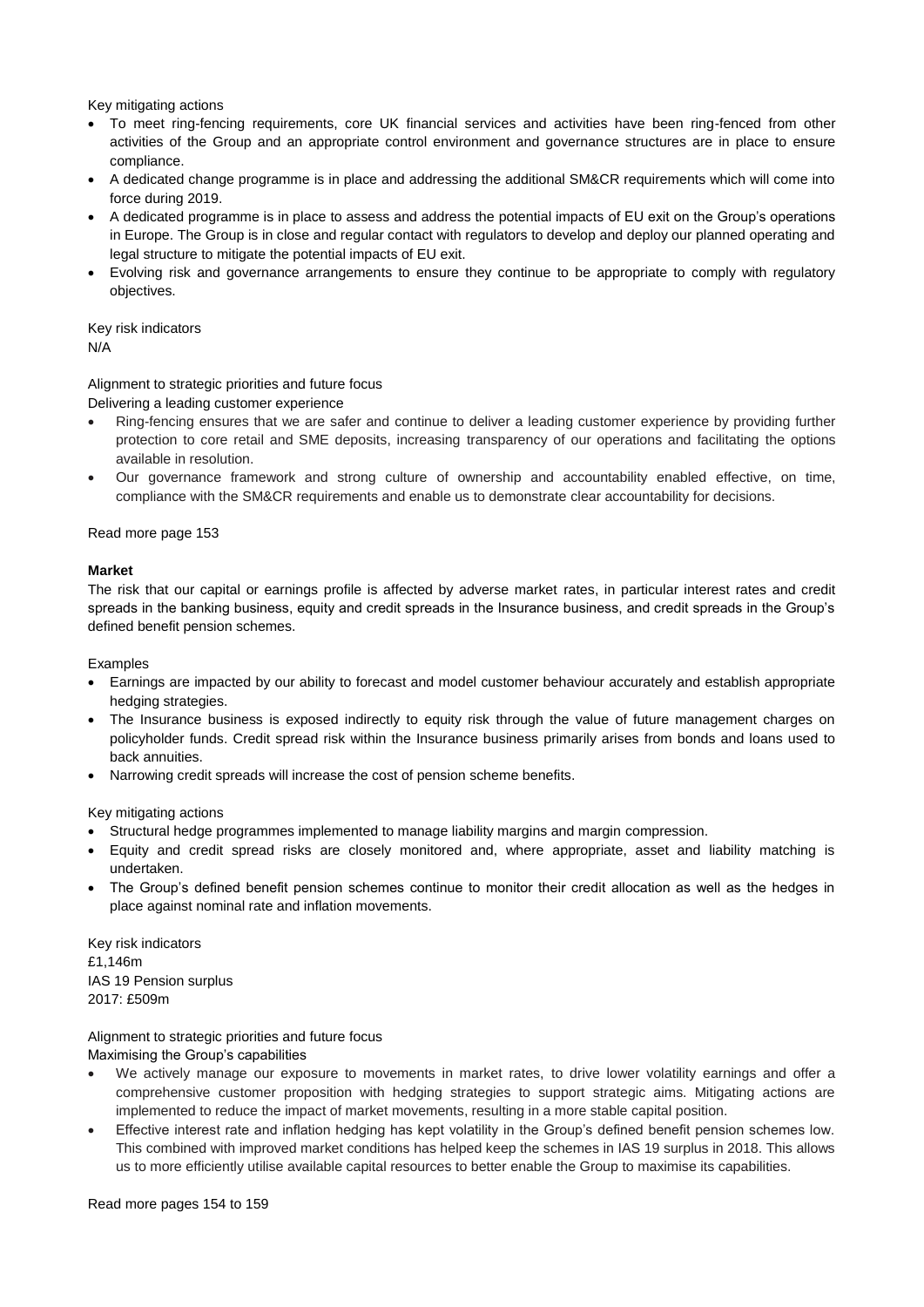# **Model**

The risk of financial loss, regulatory censure, reputational damage or customer detriment, as a result of deficiencies in the development, application and ongoing operation of models and rating systems.

Example:

 The consequences of inadequate models could include: inappropriate levels of capital or impairments; inappropriate credit or pricing decisions; and adverse impacts on funding or liquidity, or the Group's earnings and profits.

Key mitigating actions

- A comprehensive model risk management framework.
- Defined roles and responsibilities, with clear ownership and accountability.
- Principles regarding the requirements of data integrity, development, validation, implementation and ongoing maintenance.
- Regular model monitoring.
- Independent review of models.
- Periodic validation and re-approval of models.

Key risk indicators N/A

Alignment to strategic priorities and future focus

- Digitising the Group
- The Group's models play a vital role in supporting Group strategy to ensure profitable growth in targeted segments and the Group's drive toward automation and digital solutions to enhance customer outcomes. Model risk management helps ensure these models are implemented in a controlled and safe manner for both the Group and customers.

Read more page 159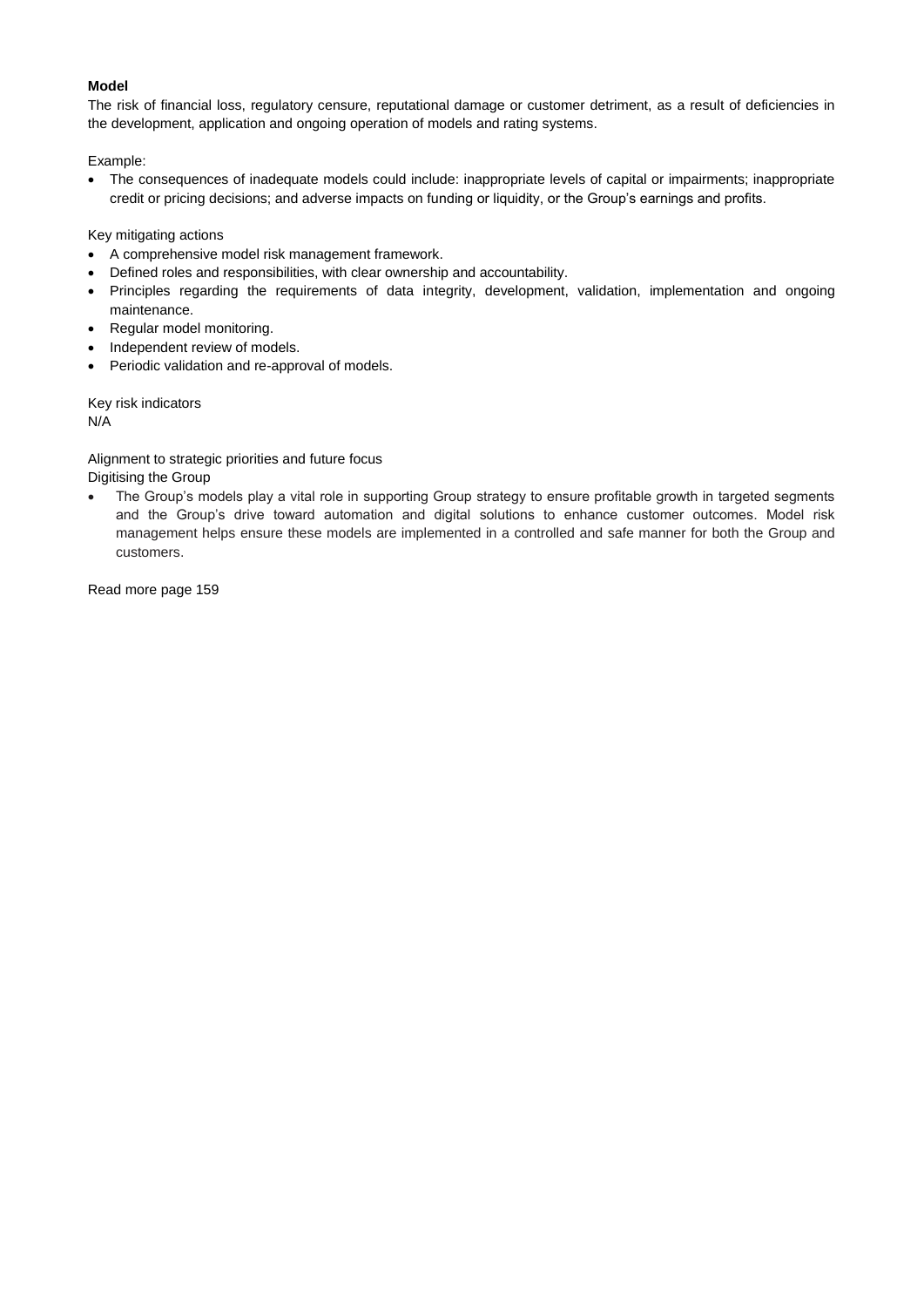# **Appendix 2 – Related Party Transactions**

The following statements regarding related party transactions of Lloyds Banking Group plc are set out on pages 237 to 238 of the Annual Report. The following is extracted in full and unedited form from the Annual Report.

#### **Note 46: Related party transactions**

#### **Key management personnel**

Key management personnel are those persons having authority and responsibility for planning, directing and controlling the activities of an entity; the Group's key management personnel are the members of the Lloyds Banking Group plc Group Executive Committee together with its Non‑Executive Directors.

The table below details, on an aggregated basis, key management personnel compensation:

|                                        | 2018<br>£m | 2017<br>£m | 2016<br>£m |
|----------------------------------------|------------|------------|------------|
| Compensation                           |            |            |            |
| Salaries and other short-term benefits | 14         | 13         | 17         |
| Post-employment benefits               |            |            |            |
| Share-based payments                   | 18         | 22         | 23         |
| <b>Total compensation</b>              | 32         | 35         | 40         |

Aggregate contributions in respect of key management personnel to defined contribution pension schemes were £nil million (2017: £0.05 million; 2016: £0.1 million).

|                                                                                                         | 2018<br>million | 2017<br>million | 2016<br>million |
|---------------------------------------------------------------------------------------------------------|-----------------|-----------------|-----------------|
| Share option plans                                                                                      |                 |                 |                 |
| At 1 January                                                                                            | 1               | 3               | 9               |
| Granted, including certain adjustments (includes entitlements of appointed key<br>management personnel) |                 |                 | 3               |
| Exercised/lapsed (includes entitlements of former key management personnel)                             | (1)             | (2)             | (9)             |
| At 31 December                                                                                          |                 | 1               | 3               |
|                                                                                                         |                 |                 |                 |
|                                                                                                         | 2018<br>million | 2017<br>million | 2016<br>million |
| Share plans                                                                                             |                 |                 |                 |
| At 1 January                                                                                            | 82              | 65              | 82              |
| Granted, including certain adjustments (includes entitlements of appointed key<br>management personnel) | 39              | 37              | 29              |
| Exercised/lapsed (includes entitlements of former key management personnel)                             | (37)            | (20)            | (46)            |
| At 31 December                                                                                          | 84              | 82              | 65              |

The tables below detail, on an aggregated basis, balances outstanding at the year end and related income and expense, together with information relating to other transactions between the Group and its key management personnel:

|                                                                 | 2018<br>£m | 2017<br>£m | 2016<br>£m |
|-----------------------------------------------------------------|------------|------------|------------|
| Loans                                                           |            |            |            |
| At 1 January                                                    |            | 4          |            |
| Advanced (includes loans of appointed key management personnel) |            |            |            |
| Repayments (includes loans of former key management personnel)  | (1)        | (3)        | (4)        |
| At 31 December                                                  | າ          |            |            |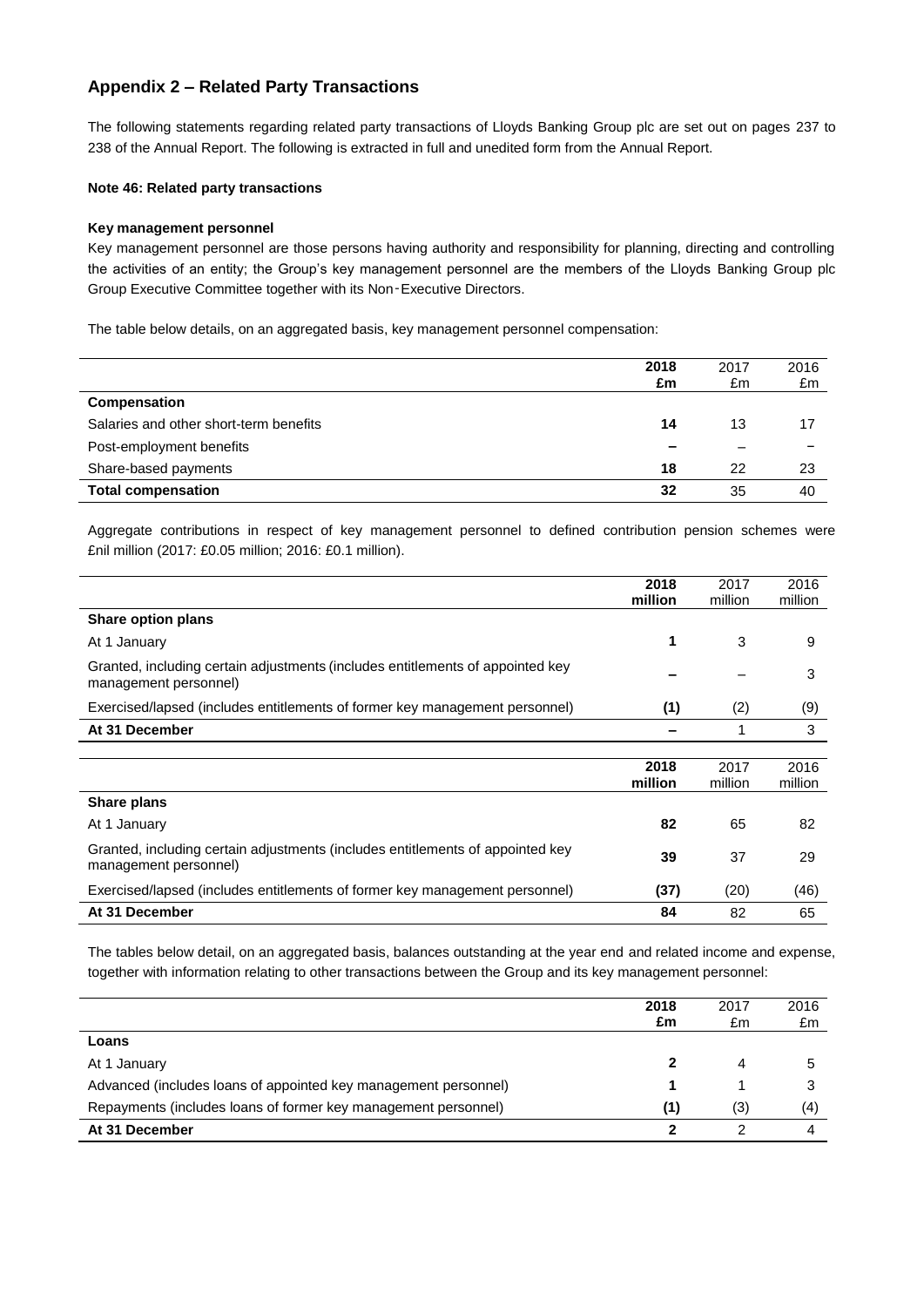The loans are on both a secured and unsecured basis and are expected to be settled in cash. The loans attracted interest rates of between 6.70 per cent and 24.20 per cent in 2018 (2017: 6.45 per cent and 23.95 per cent; 2016: 2.49 per cent and 23.95 per cent).

No provisions have been recognised in respect of loans given to key management personnel (2017 and 2016: £nil).

|                                                                  | 2018<br>£m | 2017<br>£m | 2016<br>£m |
|------------------------------------------------------------------|------------|------------|------------|
| <b>Deposits</b>                                                  |            |            |            |
| At 1 January                                                     | 20         | 12         | 13         |
| Placed (includes deposits of appointed key management personnel) | 33         | 41         | 41         |
| Withdrawn (includes deposits of former key management personnel) | (33)       | (33)       | (42)       |
| At 31 December                                                   | 20         | 20         | 12         |

Deposits placed by key management personnel attracted interest rates of up to 3.5 per cent (2017: 4.0 per cent; 2016: 4.0 per cent).

At 31 December 2018, the Group did not provide any guarantees in respect of key management personnel (2017 and 2016: none).

At 31 December 2018, transactions, arrangements and agreements entered into by the Group's banking subsidiaries with directors and connected persons included amounts outstanding in respect of loans and credit card transactions of £0.5 million with 3 directors and 3 connected persons (2017: £0.01 million with three directors and two connected persons; 2016: £0.4 million with five directors and two connected persons).

#### **Subsidiaries**

Details of the Group's subsidiaries and related undertakings are provided on pages 289–295. In accordance with IFRS 10 Consolidated financial statements, transactions and balances with subsidiaries have been eliminated on consolidation.

#### **Pension funds**

The Group provides banking and some investment management services to certain of its pension funds. At 31 December 2018, customer deposits of £225 million (2017: £337 million) and investment and insurance contract liabilities of £79 million (2017: £307 million) related to the Group's pension funds.

#### **Collective investment vehicles**

The Group manages 131 (2017: 134) collective investment vehicles, such as Open Ended Investment Companies (OEICs) and of these 82 (2017: 83) are consolidated. The Group invested £620 million (2017: £418 million) and redeemed £404 million (2017: £616 million) in the unconsolidated collective investment vehicles during the year and had investments, at fair value, of £2,513 million (2017: £2,328 million) at 31 December. The Group earned fees of £128 million from the unconsolidated collective investment vehicles during 2018 (2017: £133 million).

#### **Joint ventures and associates**

At 31 December 2018 there were loans and advances to customers of £57 million (2017: £123 million) outstanding and balances within customer deposits of £2 million (2017: £9 million) relating to joint ventures and associates.

In addition to the above balances, the Group has a number of other associates held by its venture capital business that it accounts for at fair value through profit or loss. At 31 December 2018, these companies had total assets of approximately £4,091 million (2017: £4,661 million), total liabilities of approximately £4,616 million (2017: £5,228 million) and for the year ended 31 December 2018 had turnover of approximately £4,522 million (2017: £4,601 million) and made a loss of approximately £125 million (2017: net loss of £87 million). In addition, the Group has provided £1,141 million (2017: £1,226 million) of financing to these companies on which it received £49 million (2017: £81 million) of interest income in the year.